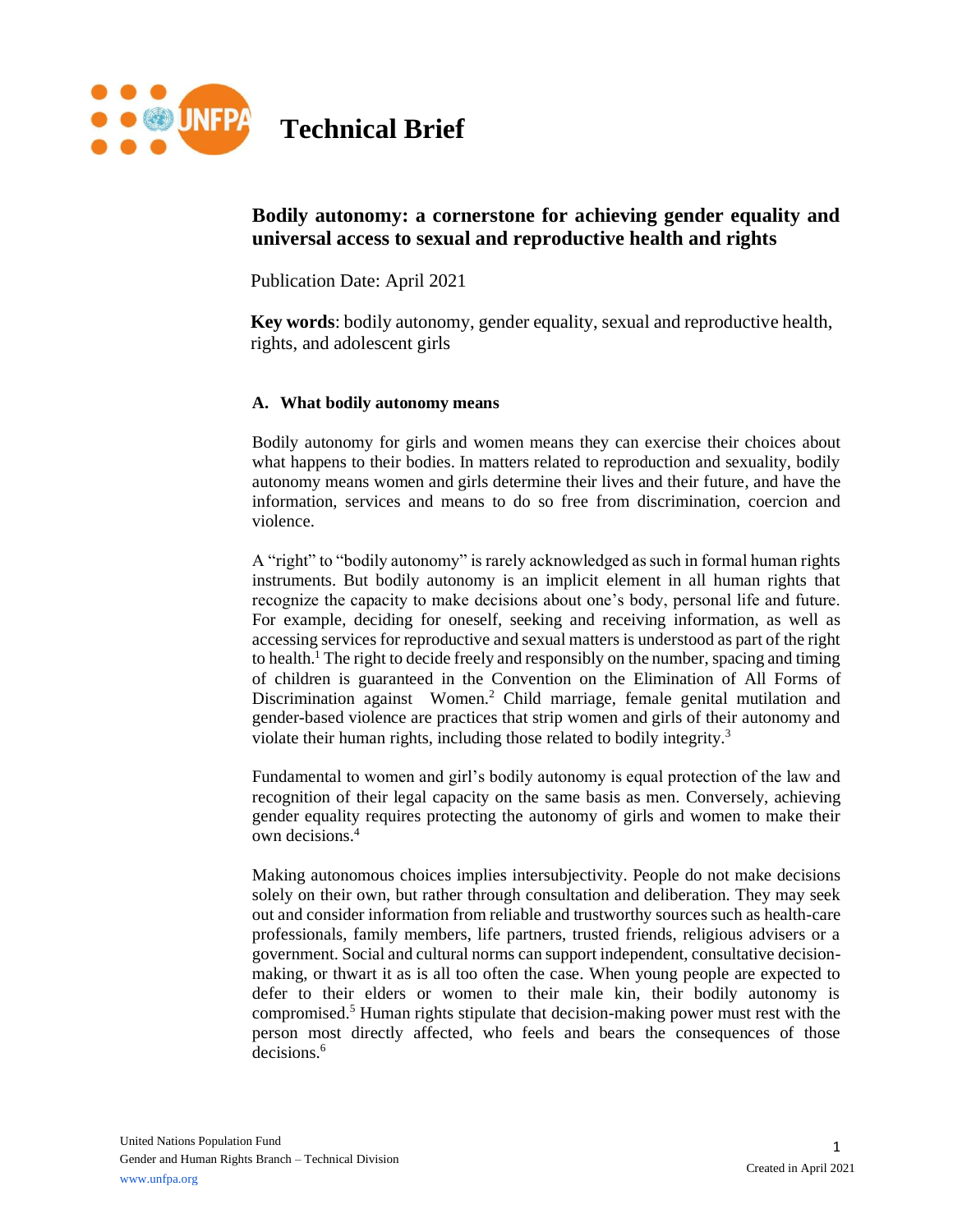Governments play important roles in addressing and transforming social norms, including gender norms and gender stereotypes. States have human rights obligations to ensure that individuals have access to medically accurate, comprehensive reproductive and sexual health information, and to education. They must ensure that no one is subjected to coercion, violence or discrimination in making such decisions. And they must take active steps to combat harmful stereotypes and discrimination.<sup>7</sup>

### **B. Why States need to support bodily autonomy in the context of development**

Self-determination – which results from exercising bodily autonomy – is an aspect of empowerment. As the 2021 *State of World Population* report states, "The *goal of the empowerment and autonomy of women* is a highly important end in itself and is *essential for the achievement of sustainable development*."<sup>8</sup> The Sustainable Development Goals (SDGs) take into account the ability of women and girl to make their own decisions, and access health care, information and education in reproductive and sexual matters as elemental to achieving SDG 5 on gender equality.<sup>9</sup> By equipping girls and women with education, information, support and services to determine the direction of their reproductive and sexual lives, gender inequality is reduced, public health improves and national economies benefit.<sup>10</sup>

## **C. Two foundational and enduring international commitments to bodily autonomy and gender equality**

The Programme of Action of the 1994 International Conference on Population and Development (ICPD) brought the global community together to forge new consensus around population policy and development. The ICPD firmly established that the rights and dignity of individuals, rather than numerical population targets, were the best way for individuals to realize their own fertility goals. Furthermore, governments acknowledged that these rights are essential for development.

The ICPD represented a resounding endorsement of *reproductive health, individual rights, and women's empowerment and gender equality* as the obligation of every country and community.<sup>11</sup> The 1995 Beijing Platform for Action agreed at the Fourth World Conference on Women amplified these commitments and took them one step further, recognizing that women's human rights include having control over and deciding on matters related to their sexual and reproductive lives.<sup>12</sup>

At the 2019 Nairobi Summit marking the twenty-fifth anniversary of the ICPD, the international community further amplified commitment to women and girls' empowerment and self-determination. The Summit outcome document noted: "As part of the commitment to intensify efforts for the full, effective and accelerated implementation and funding of the ICPD Programme of Action…and Agenda 2030 for Sustainable Development, governments pledge to protect and ensure all individuals' *right to bodily integrity, autonomy and reproductive rights*, and to provide access to essential services in support of these rights."<sup>13</sup>

Through the Generation Equality Forum's Action Coalition on Bodily Autonomy and Sexual and Reproductive Health and Rights, launched in 2021, UNFPA's work continues, in close collaboration with UN Member States and civil society, to achieve bodily integrity, autonomy, reproductive rights, and above all, gender equality by 2030.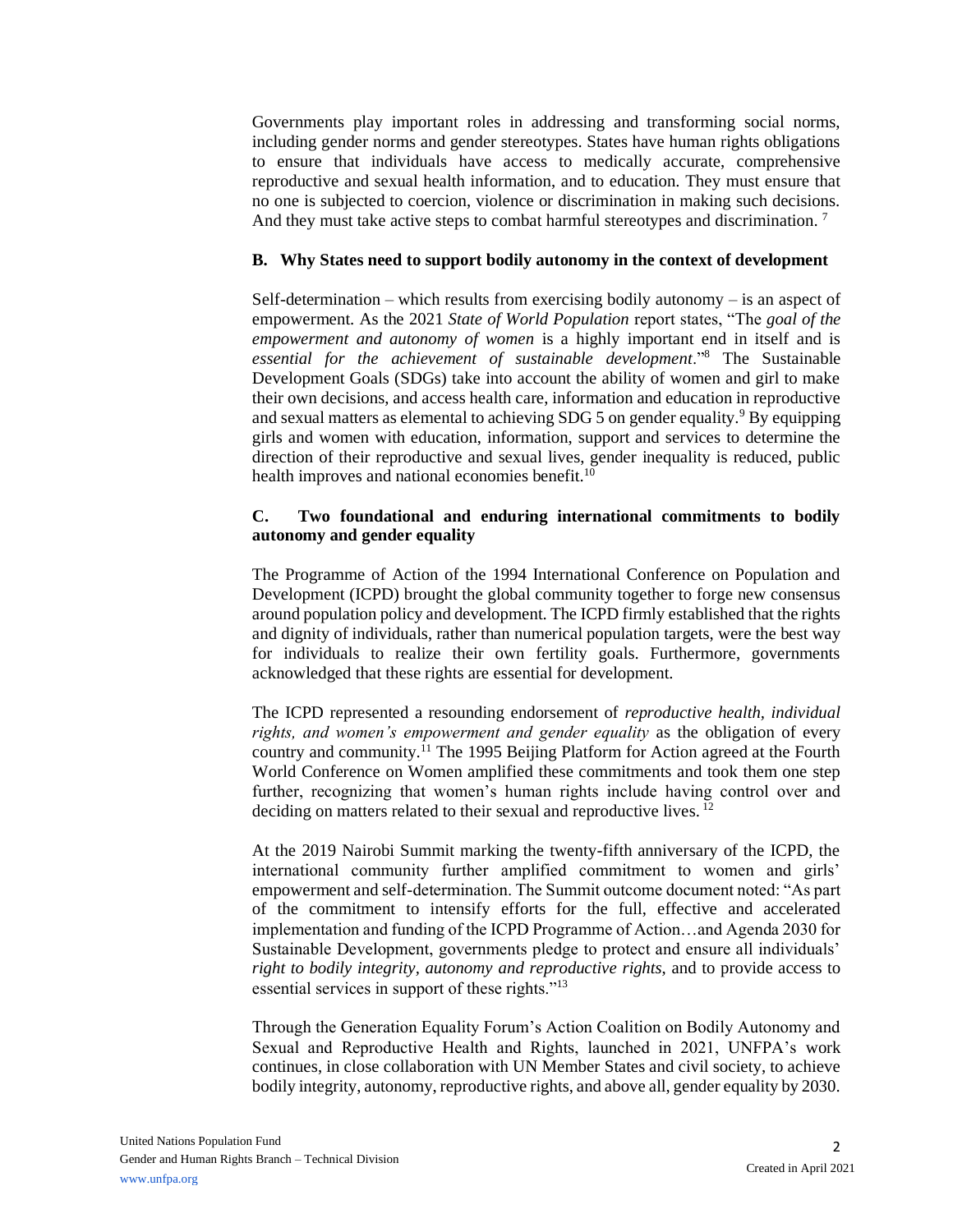#### **D. Governmental human rights obligations to bodily autonomy: UNFPA's role**

Human rights related to bodily autonomy and integrity in the context of sexuality and reproduction ensure that women and girls are empowered to make decisions about their reproductive and sexual lives. Accordingly, this requires governments to respect, protect and fulfil a range of sexual and reproductive rights enumerated in the ICPD Programme of Action.

**Respect** means that governments should not directly interfere with the enjoyment of rights. Governments should repeal or eliminate laws that restrict access to sexual and reproductive health services (e.g., to married women only), or that limit information about sexuality (e.g., abstinence until marriage only) as they infringe on the ability of women and young people to make decisions about their bodies.

**Protect** means that governments are obliged to ensure that third parties do not directly or indirectly interfere with the enjoyment of the right. Thus, governments must work to educate the public against gender stereotypes and transform social norms that legitimate and naturalize such interference. Governments also must provide effective and transparent remedies and redress, including administrative and judicial ones, for violations by third parties.

**Fulfil** means that governments must take positive measures to establish an enabling environment for the realization of rights, using all legal, policy, budgetary, administrative and other means to ensure, for example, that comprehensive sexual and reproductive health information and services are available, accessible, acceptable and high in quality, on the basis of non-discrimination, especially for those who are most marginalized.<sup>14</sup>

#### **E. Examples of promoting and protecting bodily autonomy**

A few illustrations follow of how to promote and protect bodily autonomy – that is, through decision-making about matters that affect girls and women physically, and advance their sexual and reproductive health and rights. The examples contribute as well to sustainable development and gender equality. While UNFPA's interventions already take bodily autonomy into account, there is ample opportunity to refine the focus to better support reproductive self-determination, especially for populations most at risk of being left behind.

#### Choosing motherhood: how to enable autonomous decision-making

**● Family planning:** Women need the ability to control their own decisions about if, when and how to have a child in order to seek paid work, invest in their careers and take risks in the labour market. Economic, political and social structures that influence control over women's personal lives, such as family planning decisions, are key determinants of how they can engage in the economy.<sup>15</sup>

Reproductive self-determination requires autonomy in decision-making related to whether or when to have children, and on their number and spacing. Family planning programmes that do not enable choice are those where women's decisions are neither informed nor voluntary. Conversely, family planning programmes grounded in autonomy hew closely to the "AAAQ" (availability, accessibility, acceptability and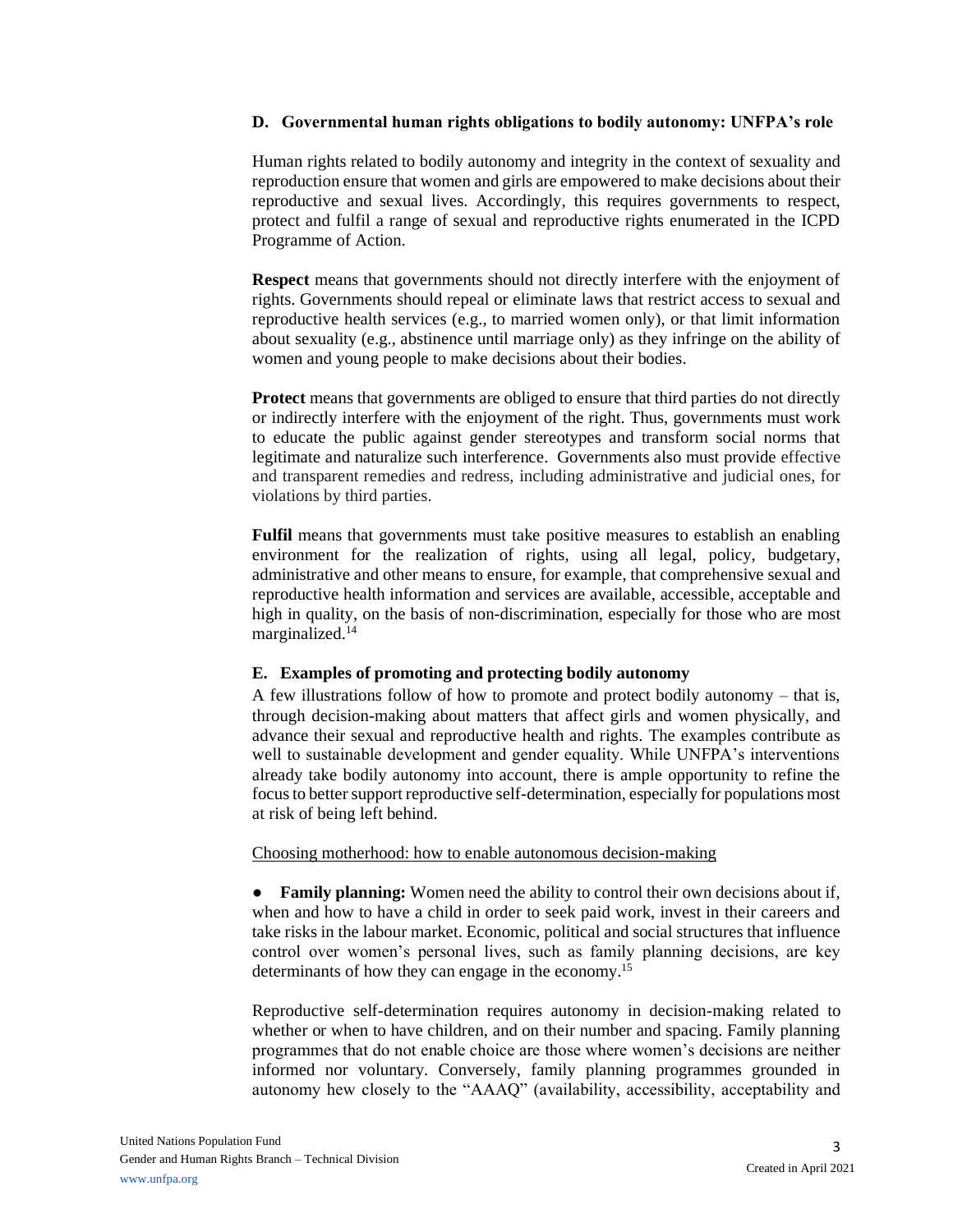quality) framework of the human rights-based approach in that women's informed and voluntary decision-making and ability to implement their decisions are assured.<sup>16</sup>

Having an adequate, steady supply chain of high-quality, diverse contraceptive commodities permits women to exercise real choice over their bodies, as opposed to settling for what is available or what the counsellor thinks is best.<sup>17</sup>

Trust in health-care providers as well as continuity in service provision also bolsters autonomy in decision-making, as exemplified by a UNFPA-supported health centre in Cox's Bazaar, Bangladesh.<sup>18</sup> Serving the Rohingya refugee population from Myanmar, UNFPA and its partners have been able to meet women where they are, in terms of their sexual, reproductive and maternal health-care needs as well as providing economic support through livelihoods training. This holistic approach has empowered women to make informed choices and contributed to wide-spread compliance with pandemic-related controls. A low COVID-19 infection rate has in turn enabled the maintenance of critical economic and health interventions.

**Seeking maternity care:** Improved maternal health outcomes strongly correlate with sustainable development.<sup>19</sup> Autonomy in decision-making on maternal health care and childbirth is critical in ensuring women can benefit from trained maternal healthcare providers.<sup>20</sup> Where women's decision-making is constrained and delayed – due to insufficient information, family member interference, transport difficulties, substandard maternal health services and so on – higher levels of morbidity and mortality result.<sup>21</sup> Mistreatment, neglect and abuse by health service staff and birth attendants who do not listen to women seeking care will drive women away.<sup>22</sup>

### Making informed decisions: promoting autonomy for children and adolescents

**● Attending school:** Education is a key driver of sustainable development. For girls and women, it can enable them to make decisions about work and family that will determine their life course.<sup>23</sup> The longer girls stay in school, the less susceptible they are to early marriage and premature pregnancy, and eventually, the more earning power they accrue.<sup>24</sup> Providing **menstrual hygiene products** in private, secure facilities is a relatively simple intervention to keep girls in school and transform social norms that otherwise excuse their absences.<sup>25</sup> Similarly, the practice of expelling **pregnant adolescent girls** from school, based on gender stereotypical beliefs and shame, is considered unlawful discrimination and a human rights violation.<sup>26</sup> Where such girls remain in school, they can complete their education and pursue life choices beyond childrearing.

**● Exercising responsibility:** Learning about and understanding how the body develops physically, and how these changes bring up feelings and emotions is foundational to children becoming responsible adults.<sup>27</sup> Families, religious institutions and schools all play contributing roles in this aspect of education. Yet so-called traditional values, unfounded fear that exposure to information will "corrupt" children and other such beliefs often stand in the way.<sup>28</sup> States bear the ultimate responsibility to ensure that adolescents (and children as they mature) receive **comprehensive sexuality education**. Through this, they should gain knowledge and practical skills, explore their attitudes and values, and practice the skills necessary for making healthy informed choices about their reproductive and sexual lives and **r**elationships.<sup>29</sup>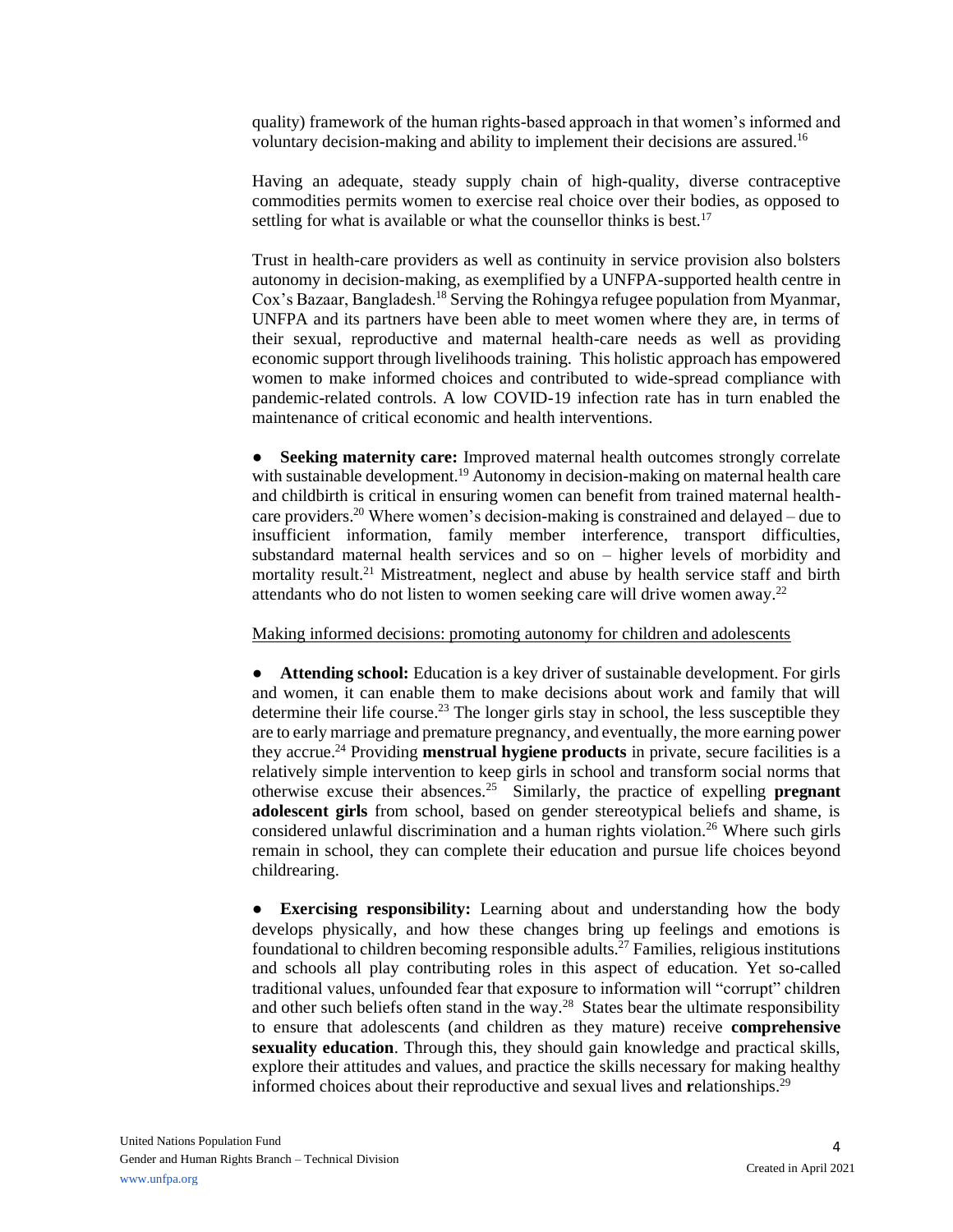#### **Bodily autonomy and leaving no one behind: Examples**

Certain populations, either because of their age, ethnicity, race, sexuality, and/or diverse physical and mental abilities, face particular challenges in exercising their autonomy.

*Women living with disabilities*: In many societies, the decision-making power of women living with disabilities is subordinated to that of their families, guardians or the State. Social norms, and sometimes legal ones, deem them incapable of making their own choices. Blatant violations of their rights may result in sexual abuse as well as forced sterilization.

The Convention on the Rights of Persons with Disabilities emphasized that: "All women with disabilities must be able to exercise their legal capacity by taking their own decisions, with support when desired, with regard to medical and/or therapeutic treatment, including by taking their own decisions on retaining their fertility and reproductive autonomy...."<sup>30</sup> States must take measures to protect the bodily autonomy of those living with disabilities by ending practices such as "substituted decision making", and promoting "supported decision making" instead.<sup>31</sup>

*Adolescents*: National and international laws presume that parents and guardians act in the best interests of their children. Yet families, societies, cultures and religions may resist notions of gender equality, and attempt to control the sexual lives of adolescents and young people by obstructing access to CSE, or by performing child marriage or FGM. Such practices stand in the way of bodily autonomy and violate human rights.<sup>32</sup>

As children mature, the United Nations Convention on the Rights of the Child recognizes that their capacities evolve to make meaningful decisions about important aspects of their lives, such as sexuality and reproduction.<sup>33</sup> States must ensure access to age-appropriate, medically accurate sexual and reproductive health services, commodities, information and counselling.<sup>34</sup>

*Non-binary individuals:* Individuals whose sexual identity and gender expression do not conform to the dominant male/female dichotomy do not enjoy equal protection of the law compared to heteronormative people.<sup>35</sup> The obstacles are many. Their identities may not be legally recognized, or they may be forced to undergo conversion therapy, or subjected to unwanted, non-consensual surgical procedures.<sup>36</sup> Such practices violate international human rights to non-discrimination. States must end these practices and protect the bodily autonomy of individuals with diverse sexualities and genders.<sup>37</sup>

*Indigenous women:* Deciding on the number, spacing and timing of children is a bedrock of reproductive rights and bodily autonomy, yet States have all too often flagrantly denied such choices to women who are indigenous or racial and ethnic minorities. Some counties with large indigenous populations have forcibly sterilized indigenous, rural, poor women under official family planning programmes.

Romani women in some Eastern European countries have also been forcibly sterilized and brought successful cases against these governments for violations of their rights to bodily autonomy and integrity. Such practices are blatant violations of rights related to bodily autonomy and integrity.38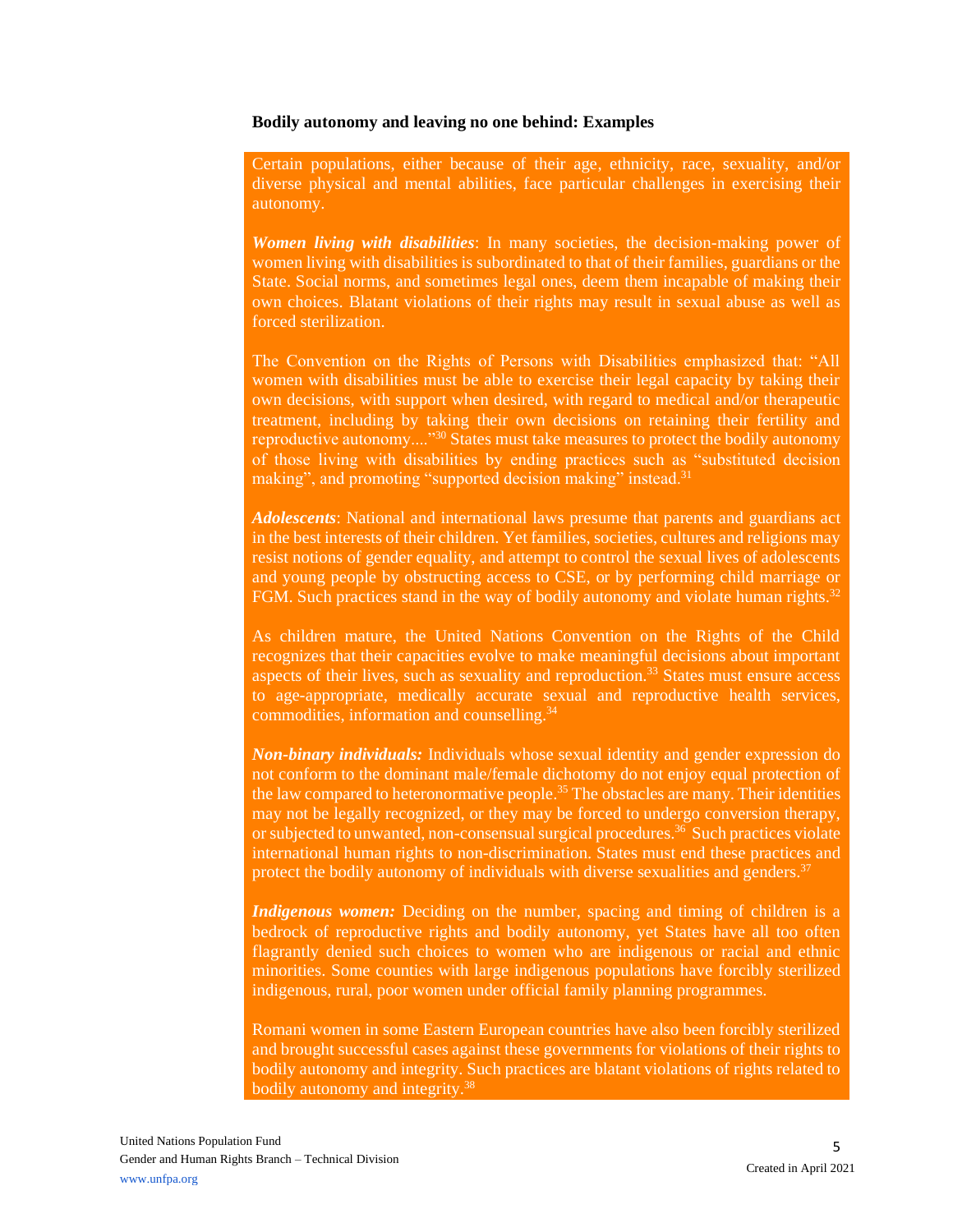$3$  United Nations Committee on the Elimination of Discrimination Against Women and United Nations Committee on the Rights of the Child), 2014. "Joint General Recommendation/General Comment No. 31 of the Committee on the Elimination of Discrimination Against Women and No. 18 of the Committee on the Rights of the Child on Harmful Practices." CEDAW/C/ GC/31/CRC/C/GC/18. United Nations Committee on the Elimination of Discrimination Against Women, 2017. "General recommendation No. 35 on gender-based violence against women, updating general recommendation No. 19."

 $<sup>4</sup>$  Ibid.</sup>

<sup>5</sup> United Nations Development Programme, 2020. *Tackling Social Norms: A game changer for gender inequalities*.

6 Erin Nelson, 2013. *Law, policy and reproductive autonomy*. Bloomsbury Publishing. Zubia Mumtaz and Sarah Salway, 2009. "Understanding gendered influences on women's reproductive health in Pakistan: moving beyond the autonomy paradigm." *Social Science & Medicine* 68(7): 1349-1356.

 $^7$  United Nations Committee on the Rights of the Child, 2016. "General Comment No. 20 (2016) on the Implementation of the Rights of the Child During Adolescence." CRC/C/GC/20, paras. 59-61. United Nations

Committee on the Rights of Persons with Disabilities, 2016. "General Comment No. 3 (2016) on Women and Girls with Disabilities." CRPD/C/GC/3.

<sup>8</sup> United Nations Population Fund, 2021. *State of World Population 2021: My Body is My Own: Claiming the Right to Autonomy and Self-Determination*, p. 17 (emphasis added).

 $9$  United Nations global indicator framework adopted by the General Assembly (resolution 71/313), with annual refinements contained in E/CN.3/2018/2 (Annex II), E/CN.3/2019/2 (Annex II) and the 2020 Comprehensive Review changes (Annex II) and annual refinements (Annex III) contained in E/CN.3/2020/2: indicator 5.6.1 (Proportion of women aged 15-49 years who make their own informed decisions regarding sexual relations, contraceptive use and reproductive health care) and indicator 5.6.2 (Number of countries with laws and regulations that guarantee full and equal access to women and men aged 15 and older to sexual and reproductive health care, information and education).

<sup>10</sup> Lawrence H. Summers, 1994. *Investing in all the people: Educating women in developing countries*. The World Bank. M. Anne Hill and Elizabeth King, 1995. "Women's education and economic well-being." *Feminist Economics* 1(2): 21-46.

 $^{11}$  United Nations Population Fund, 2019. "Explainer: What is the ICPD and Why Does It Matter?" (emphasis added).

 $^{12}$  United Nations Fourth World Conference on Women, 1995. Beijing Declaration and Platform for Action, para. 96.

<sup>13</sup> United Nations Population Fund, 2019. *Nairobi Statement on ICPD25: Accelerating the Progress* (emphasis added).

<sup>14</sup> United Nations Population Fund, 2020. *Elevating Rights and Choices for All: Guidance Note for Applying a Human Rights-Based Approach to Programming in UNFPA*, pp. 25-26.

<sup>15</sup> Sarah Gammage, Shareen Joshi and Yana van der Meulen Rodgers, 2020. "The Intersections of Women's Economic and Reproductive Empowerment." *Feminist Economics* 26(1): 1-22.

<sup>16</sup> United Nations Population Fund, 2020. *Elevating Rights and Choices for All: Guidance Note for Applying a Human Rights-Based Approach to Programming in UNFPA.*

<sup>17</sup> Leigh Senderowicz, 2020. "[Contraceptive Autonomy: Conceptions and Measurement of a Novel Family Planning Indicator](https://scholar.harvard.edu/leigh_senderowicz/publications/contraceptive-autonomy-conceptions-and-measurement-novel-family)." *Studies in Family Planning* 51(2): 161-176.

 $18$  United Nations Population Fund, 2020. "The Rohingya influx, three years on."

<sup>19</sup> Wendy Graham and others, 2016. "Diversity and divergence: the dynamic burden of poor maternal health." *The Lancet* 388 (10056): 2164-2175. Monica Ewomazino Akokuwebe and Emeka Emmanuel Okafor, 2015. "Maternal health and the implications for sustainable transformation in Nigeria." *Research on Humanities and Social Sciences* 5(6): 1-3.

 $^{20}$  United Nations Committee on the Elimination of Discrimination Against Women. 1999. "General Recommendation No. 24: Article 12 of the Convention (Women and Health)." A/54/38/Rev.1, chap. I.

 $21$  United Nations Committee on the Elimination of Discrimination Against Women, 2006. Concluding comments of the Committee on the Elimination of Discrimination against Women: Mali. CEDAW/C/MLI/CO/5.

Physicians for Human Rights, 2007. *Deadly Delays: Maternal Mortality in Peru: a Rights-Based Approach to Safe Motherhood.* Cambridge.

<sup>1</sup> United Nations Committee on Economic, Social and Cultural Rights, 2016. "General Comment No. 22: (2016) on the Right to Sexual and Reproductive Health (Article 12 of the International Covenant on Economic, Social and Cultural Rights)." E/C.12/GC/22, para. 5. United Nations Committee on the Rights of the Child, 2013. "General Comment No. 15 (2013) on the Right of the Child to the Enjoyment of the Highest Attainable Standard of Health (Art. 24)." CRC/C/GC/15, para. 24.

 $^2$  United Nations General Assembly, 1979. Convention on the Elimination of All Forms of Discrimination against Women. Resolution 34/180, Article 16.1(e).